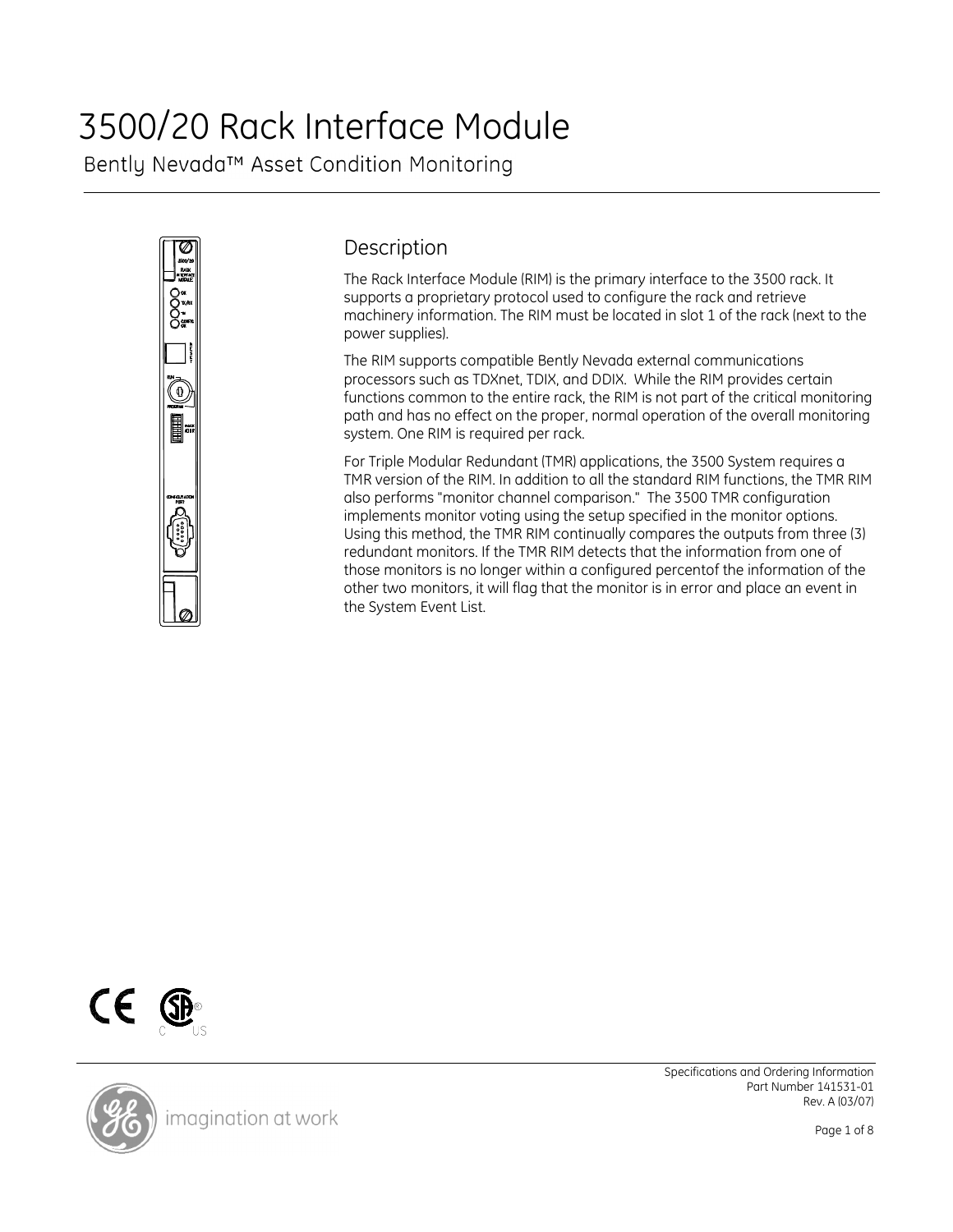| <b>Specifications</b>             |                                                                                    |                                | Relay to indicate when the 3500                                                                                                                                                                                                            |
|-----------------------------------|------------------------------------------------------------------------------------|--------------------------------|--------------------------------------------------------------------------------------------------------------------------------------------------------------------------------------------------------------------------------------------|
| Inputs<br>Power<br>Consumption    | 4.75 watts, typical                                                                |                                | rack is operating normally or<br>when a fault has been detected<br>within the rack. User can select<br>either an "OPEN" or "CLOSED"<br>contact to annunciate a NOT OK<br>condition. This relay always<br>operates as "Normally Energized". |
| Data                              |                                                                                    | OK relay                       |                                                                                                                                                                                                                                            |
| <b>Front panel</b>                |                                                                                    |                                | Rated to 5A @ 24 Vdc/ 120 Vac,                                                                                                                                                                                                             |
| Standard                          | RS232 serial communications                                                        |                                | 120 Watts/600 VA Switched<br>Power.                                                                                                                                                                                                        |
| Data Rate                         |                                                                                    | Normally closed<br>contacts    |                                                                                                                                                                                                                                            |
|                                   | 38.4 k baud.                                                                       |                                | Arc suppressors are provided.                                                                                                                                                                                                              |
| I/O modules<br>Standards          |                                                                                    | Controls<br><b>Front Panel</b> |                                                                                                                                                                                                                                            |
|                                   | RS232/RS422 serial<br>communications                                               | <b>Rack reset</b><br>button    |                                                                                                                                                                                                                                            |
| Data Rate                         | Internal modem communications<br>38.4 k baud maximum, serial<br>communications     |                                | Clears latched alarms and Timed<br>OK Channel Defeat in the rack.<br>Performs same function as "Rack<br>Reset" contact on I/O module.                                                                                                      |
|                                   | 14.4 k baud, internal modem<br>communications.                                     | <b>Address switch</b>          | Used to set the rack address; 63                                                                                                                                                                                                           |
| Outputs                           |                                                                                    |                                | possible addresses.                                                                                                                                                                                                                        |
| <b>Front Panel LEDs</b><br>OK LED |                                                                                    | Configuration<br>Keylock       |                                                                                                                                                                                                                                            |
| <b>TX/RX LED</b>                  | Indicates when the RIM is<br>operating properly.                                   |                                | Used to place 3500 rack in either<br>"RUN" mode or "PROGRAM" mode.<br>RUN mode allows for normal<br>operation of the rack and locks                                                                                                        |
|                                   | Indicates when the RIM is<br>communicating with other<br>modules in the 3500 rack. |                                | out configuration changes.<br>PROGRAM mode allows for<br>normal operation of the rack and<br>also allows for local or remote                                                                                                               |
| TM LED                            | Indicates when the 3500 rack is in<br>Trip Multiply.                               |                                | rack configuration. The key can<br>be removed from rack in either<br>position, allowing switch to<br>remain in either RUN or PROGRAM                                                                                                       |
| <b>CONFIG OK LED</b>              | Indicates that the 3500 rack has a<br>valid configuration.                         |                                | positions. Locking switch in the<br>RUN position allows you to restrict<br>unauthorized rack<br>reconfiguration. Locking switch in<br>PROGRAM position allows remote                                                                       |
| I/O Module OK<br>Relay            |                                                                                    |                                | configuration of a rack at any<br>time.                                                                                                                                                                                                    |

Specifications and Ordering Information Part Number 141531-01 Rev. A (03/07)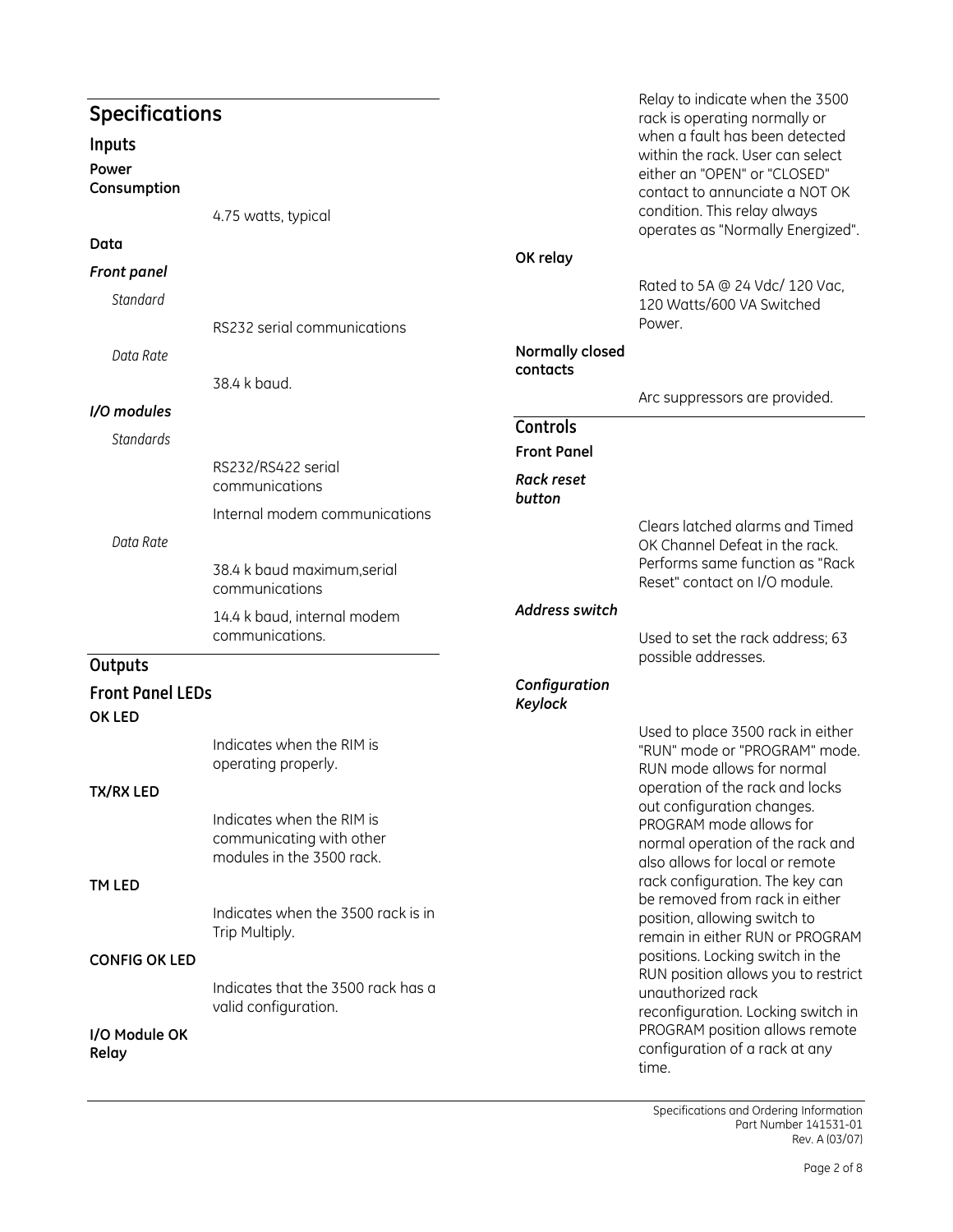| I/O Module<br>System<br>Contacts     |                                                                                             | RS232/RS422<br>I/O Module |                                                            |
|--------------------------------------|---------------------------------------------------------------------------------------------|---------------------------|------------------------------------------------------------|
| Trip multiply                        |                                                                                             | <b>Communications</b>     |                                                            |
|                                      | Used to place 3500 rack in Trip<br>Multiply.                                                |                           | RS232, RS422, or external<br>modem.                        |
| Alarm inhibit                        |                                                                                             | Protocol                  |                                                            |
|                                      | Used to inhibit all alarms in the<br>3500 rack.                                             | <b>Baud rate</b>          | Bently Nevada proprietary.                                 |
| <b>Rack reset</b>                    |                                                                                             |                           | 38.4 k baud maximum (auto baud                             |
|                                      | Used to clear latched alarms and<br>Timed OK Channel Defeat.                                | Purpose                   | capable).                                                  |
| <b>Maximum</b><br>Current            |                                                                                             |                           | Permits data collection and 3500<br>rack configuration.    |
|                                      | <1 mA dc, Dry Contact to<br>Common.                                                         | Cable length              |                                                            |
| RS232/RS422 Switch                   |                                                                                             | <b>RS232</b>              |                                                            |
| (RS232/RS422 I/O                     |                                                                                             |                           | 30 metres (100 feet) maximum.                              |
| module only)                         |                                                                                             | <b>RS422</b>              |                                                            |
|                                      | Used to select between RS232<br>and RS422 for communications<br>with the Bently Nevada host |                           | 1200 metres (4000 feet)<br>maximum.                        |
|                                      | software.                                                                                   | Modem                     |                                                            |
| Communications<br><b>Front Panel</b> |                                                                                             |                           | Consult modem manufacturer,<br>typical 3 metres (10 feet). |
| <b>Communications</b>                |                                                                                             | Modem I/O Module          |                                                            |
|                                      | RS232 serial communications                                                                 | <b>Communications</b>     |                                                            |
|                                      | only.                                                                                       |                           | Hayes AT-compatible.                                       |
| Protocol                             |                                                                                             | Protocol                  |                                                            |
|                                      | Bently Nevada proprietary.                                                                  |                           | Bently Nevada proprietary.                                 |
| Data rate                            |                                                                                             | <b>Baud rate</b>          |                                                            |
|                                      |                                                                                             |                           | 14.4 k baud maximum.                                       |
|                                      | 38.4 k baud maximum (auto baud<br>capable).                                                 | Purpose                   |                                                            |
| Purpose                              |                                                                                             |                           | Permits data collection and 3500<br>rack configuration.    |
|                                      |                                                                                             | Cable length              |                                                            |
|                                      | Permits data collection and 3500                                                            |                           | 2.1 metres (7 feet) maximum.                               |
|                                      | rack configuration.                                                                         | Modem                     |                                                            |
| Cable length                         |                                                                                             |                           | To phone jack.                                             |
|                                      | 30 metres (100 feet) maximum.                                                               |                           |                                                            |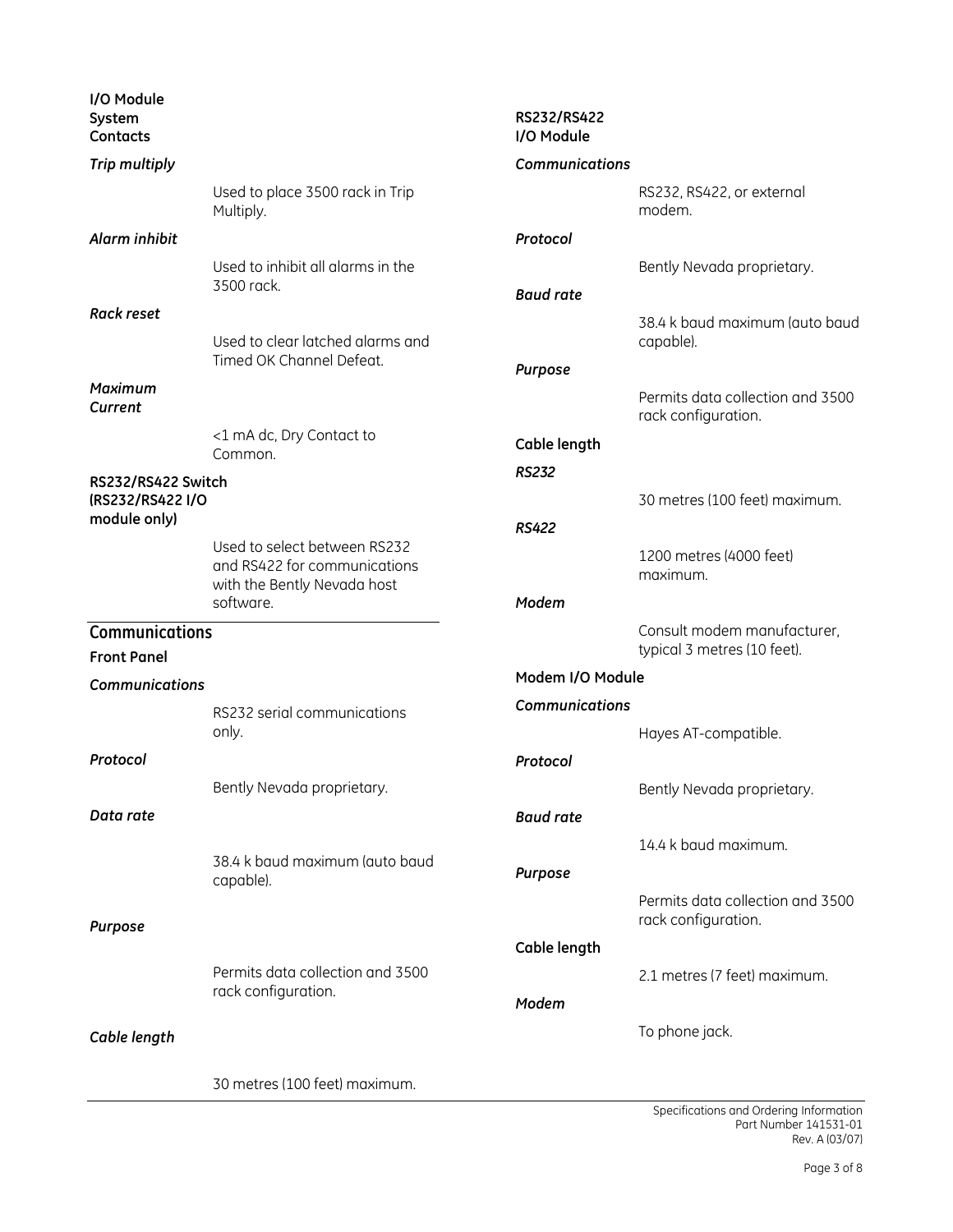| Rack<br>ConnectorCommu                              |                                                                                                                |                                            | -30 °C to +65 °C (-22 °F to +150<br>$\circ$ F).   |
|-----------------------------------------------------|----------------------------------------------------------------------------------------------------------------|--------------------------------------------|---------------------------------------------------|
| nications                                           | RS422 only.                                                                                                    | <b>Storage</b><br>Temperature:             |                                                   |
| Protocol                                            |                                                                                                                |                                            | -40 °C to +85 °C (-40 °F to +185<br>$\circ$ F).   |
|                                                     | Bently Nevada proprieatry.                                                                                     |                                            |                                                   |
| <b>Baud rate</b>                                    |                                                                                                                | Modem I/O<br>Module                        |                                                   |
| Purpose                                             | 38.4 k baud maximum.                                                                                           | <b>Operating</b><br>Temperature:           |                                                   |
|                                                     | Allows multiple 3500 racks to be<br>daisy-chained together for<br>communications with 3500 Host<br>Software.   | <b>Storage</b><br>Temperature:             | 0 °C to +50 °C (+32 °F to +122 °F).               |
| Cable length                                        |                                                                                                                |                                            | -40 °C to +85 °C (-40 °F to +185<br>$\circ$ F).   |
|                                                     | 1200 metres (4000 feet)<br>maximum.                                                                            | Humidity:                                  |                                                   |
|                                                     |                                                                                                                |                                            | 95%, non-condensing.                              |
| Data Manager                                        |                                                                                                                | <b>CE Mark Directives</b>                  |                                                   |
| I/O Module (2<br>sets of ports)                     |                                                                                                                | <b>EMC Directives:</b>                     |                                                   |
|                                                     |                                                                                                                | EN50081-2:                                 |                                                   |
| <b>Communications</b>                               | Bently Nevada proprietary.                                                                                     | Radiated<br>Emissions                      |                                                   |
| Protocol                                            |                                                                                                                |                                            | EN 55011, Class A                                 |
|                                                     | Bently Nevada prioprietary.                                                                                    | Conducted<br>Emissions                     |                                                   |
| <b>Baud rate</b>                                    |                                                                                                                |                                            | EN 55011, Class A                                 |
|                                                     | 9600 baud fixed.                                                                                               | EN50082-2:                                 |                                                   |
| Purpose                                             | Permits static and dynamic data<br>collection by Bently Nevada                                                 | Electrostatic<br>Discharge                 |                                                   |
|                                                     | Transient Data Interface External<br>or Dynamic Data Interface<br><b>External Communication</b><br>Processors. | Radiated<br>Susceptibility                 | EN 61000-4-2, Criteria B<br>ENV 50140, Criteria A |
| Cable length                                        |                                                                                                                | Conducted                                  |                                                   |
|                                                     | 3 metres (10 feet) maximum.                                                                                    | Susceptibility                             |                                                   |
| <b>Environmental Limits</b>                         |                                                                                                                |                                            | ENV 50141, Criteria A                             |
| <b>Rack Interface Module</b><br>and RS232/RS422 I/O |                                                                                                                | <b>Electrical Fast</b><br><b>Transient</b> |                                                   |
| <b>Operating</b>                                    |                                                                                                                |                                            | EN 61000-4-4, Criteria B                          |
| Temperature:                                        |                                                                                                                | Surge<br>Capability                        |                                                   |

Specifications and Ordering Information Part Number 141531-01 Rev. A (03/07)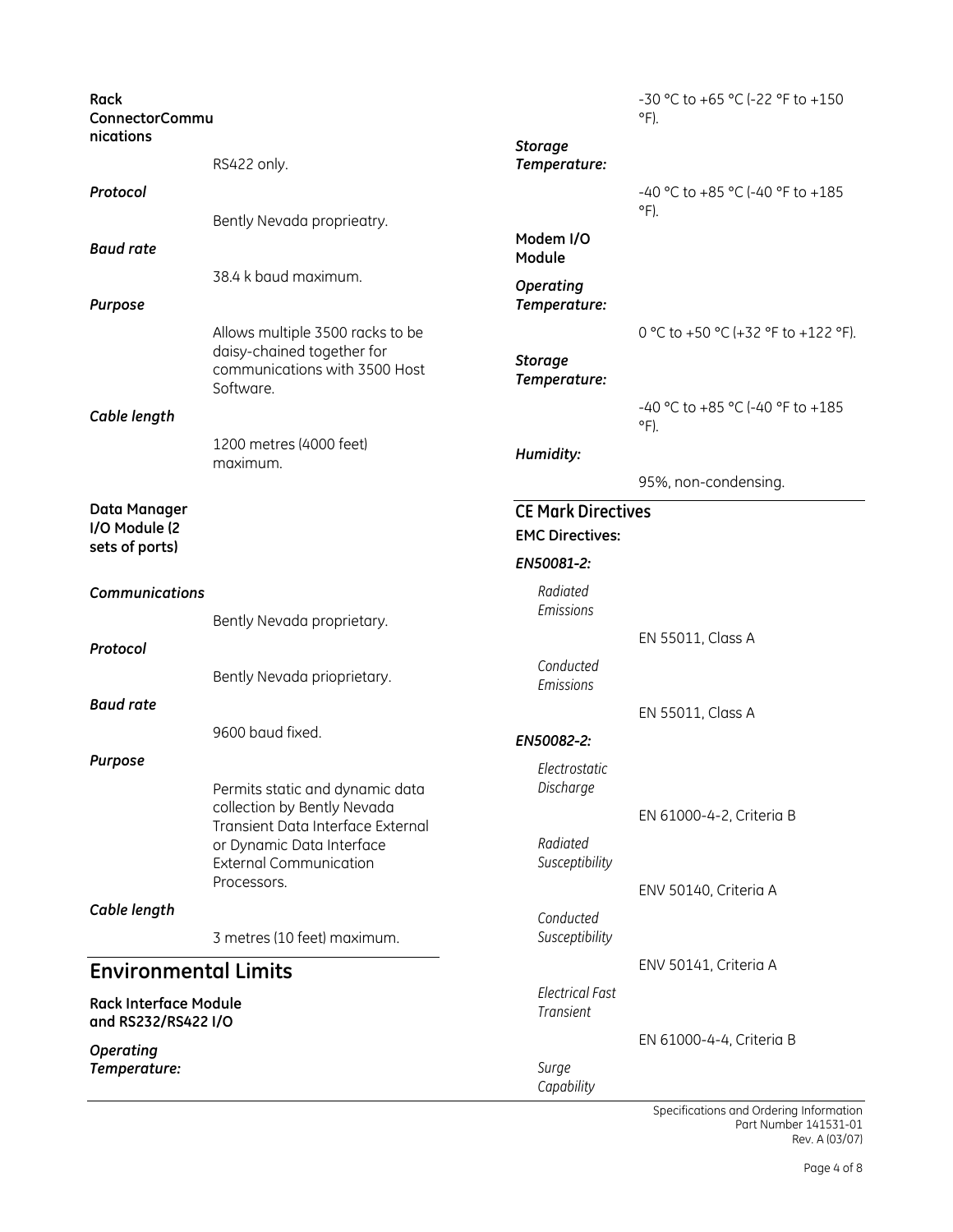| Magnetic Field                  | EN 61000-4-5, Criteria B         | Weight:                                        |    | 0.45 kg (1.0 lb.).                           |
|---------------------------------|----------------------------------|------------------------------------------------|----|----------------------------------------------|
|                                 | EN 61000-4-8, Criteria A         | Modem I/O                                      |    |                                              |
| Power Supply<br>Dip             |                                  | <b>Dimensions (Height</b><br>x Width x Depth): |    |                                              |
|                                 | EN 61000-4-11, Criteria B        |                                                |    | 241.3 mm x 24.4 mm x 99.1 mm                 |
| Radio                           |                                  |                                                |    | (9.50 in. x 0.96 in. x 3.90 in.).            |
| Telephone                       | ENV 50204, Criteria B            | Weight                                         |    | 0.45 kg (1.0 lb.).                           |
| Low Voltage<br>Directives:      |                                  | Data Manager I/O                               |    |                                              |
| EN 61010-1                      |                                  | <b>Dimensions (Height</b><br>x Width x Depth): |    |                                              |
|                                 | Safety Requirements              |                                                |    | 241.3 mm x 24.4 mm x 99.1 mm                 |
| <b>Hazardous Area Approvals</b> |                                  |                                                |    | (9.50 in. x 0.96 in. x 3.90 in.).            |
| CSA/NRTL/C:                     |                                  | Weight:                                        |    |                                              |
| <b>Approval Option</b><br>(01)  |                                  |                                                |    | 0.45 kg (1.0 lb.).                           |
|                                 | Class I, Div 2                   | <b>Rack Space Requirements</b>                 |    |                                              |
|                                 | Groups A, B, C, D                | <b>RIM Main Board:</b>                         |    |                                              |
|                                 | T4 @ Ta = -20 °C to +65 °C       |                                                |    | 1 full-height front slot.                    |
|                                 | (-4 °F to +150 °F)               | RIM <sub>I/O</sub><br>Modules:                 |    |                                              |
| Certification<br>Number         |                                  |                                                |    | 1 full-height rear slot.                     |
|                                 | CSA 150268-1002151 (LR 26744)    | Data Manager<br>I/O Modules:                   |    |                                              |
|                                 |                                  |                                                |    | 1 full-height rear slot.                     |
| <b>Physical</b><br><b>RIM</b>   |                                  | <b>Ordering Information</b>                    |    |                                              |
| <b>Dimensions (Height</b>       |                                  | 3500/20-AXX-BXX-CXX                            |    |                                              |
| x Width x Depth):               |                                  | Rack Interface Type<br>А:                      |    |                                              |
|                                 | 241.3 mm x 24.4 mm x 241.8 mm    |                                                | 01 | Standard RIM (Use for<br>standard monitoring |
|                                 | (9.5 in. x 0.96 in. x 9.52 in.). |                                                | 02 | applications)<br>TMR RIM (Use only for       |
| Weight:                         |                                  |                                                |    | application that requires a                  |

0.91 kg (2.0 lb.).

#### RS232/RS422 I/O

Dimensions (Height x Width x Depth):

241.3 mm x 24.4 mm x 99.1 mm

(9.50 in. x 0.96 in. x 3.90 in.).

Specifications and Ordering Information Part Number 141531-01 Rev. A (03/07)

Triple Modular Redundant

I/O module with built-in

02 I/O module with RS232/RS422

Configuration)

modem

interface

None

**B:** Type of I/O Module<br>**0 1** 

C: Agency Approval Option<br>00 1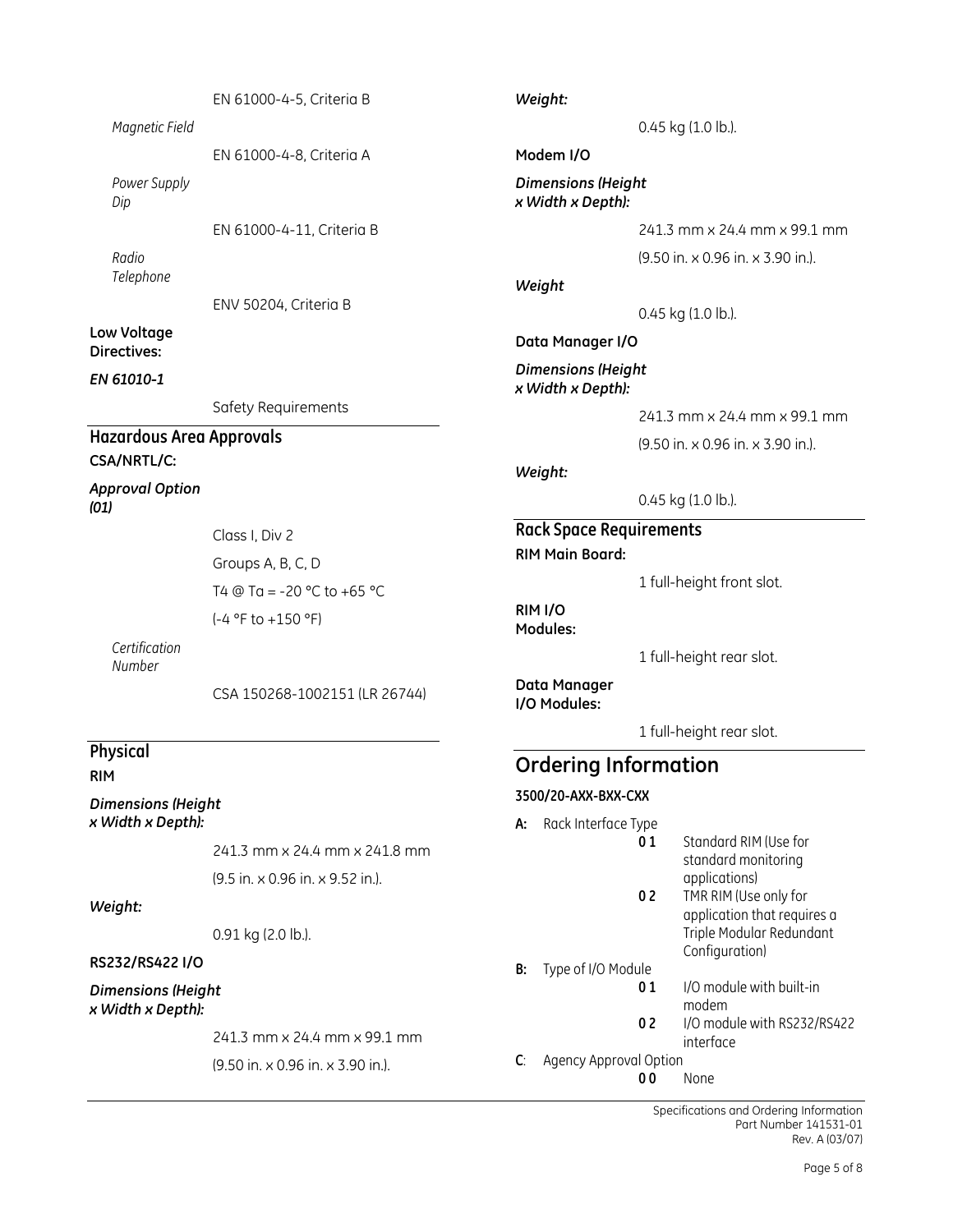|               | 01<br>CSA/NRTL/C                                             | 129386-01                                                      |
|---------------|--------------------------------------------------------------|----------------------------------------------------------------|
| <b>Spares</b> |                                                              | TDIX - Static Data Cable                                       |
| 125744-02     |                                                              | 129387-01                                                      |
|               | Standard Rack Interface Module                               | DDIX - Static Data Cable                                       |
| 125744-01     |                                                              | 02290160                                                       |
|               | <b>TMR Rack Interface Module</b>                             | DDIX/TDIX - Dynamic Data Cable                                 |
| 135031-01     |                                                              |                                                                |
|               | RIM I/O Module with Modem                                    | 02230411                                                       |
|               | Interface                                                    | RS232 to RS422 Converter 110<br>Vac                            |
| 125768-01     |                                                              | 02230412                                                       |
|               | RIM I/O Module with RS232/RS422                              |                                                                |
|               | Interface                                                    | RS232 to RS422 Converter 220<br>Vac                            |
| 125760-01     |                                                              |                                                                |
|               | Data Manager I/O Module                                      | Host Computer to 3500 Rack Cable, RS232                        |
| 04425545      |                                                              | 130118-AXXXX-BXX<br>A: Cable Length                            |
|               |                                                              | 0010<br>10 feet (3 metres)                                     |
|               | Grounding Wrist Strap (single use)                           | 0025<br>25 feet (7.5 metres)<br>0050                           |
| 00801286      |                                                              | 50 feet (15 metres)<br>0100<br>100 feet (30.5 metres)          |
|               | Real-Time Clock IC                                           | <b>B</b> : Assembly Instructions                               |
| 128755-01     |                                                              | Not Assembled<br>01<br>02<br>Assembled                         |
|               | Firmware IC (for PWA 125744-01                               |                                                                |
|               | Rev P or later, or for PWA 125744-<br>02 Rev N or later)     | RS232/RS422 Converter to 3500 Rack Cable,                      |
|               |                                                              | RS422, PVC Insulated                                           |
| 00580441      |                                                              | 130120-AXXXX-BXX                                               |
|               | Connector Header, Internal<br>Termination, 3-position, Green | A: Cable Length<br>10 feet (3 metres)<br>0010                  |
| 00580436      |                                                              | 0025<br>25 feet (7.5 metres)                                   |
|               |                                                              | 0050<br>50 feet (15 metres)                                    |
|               | Connector Header, Internal<br>Termination, 6-position, Green | 0100<br>100 feet (30.5 metres)<br>250 feet (76 metres)<br>0250 |
|               |                                                              | 0500<br>500 feet (152 metres)                                  |
| 129768-01     |                                                              | <b>B:</b> Assembly Instructions                                |
|               | RIM Operation and Maintenance<br>Manual                      | Not Assembled<br>01<br>02<br>Assembled                         |
| <b>Cables</b> |                                                              | RS232/RS422 Converter to 3500 Rack Cable,                      |
| 02290860      |                                                              | RS422, Teflon® Insulated                                       |
|               | RS232 Modem cable from: 3500                                 | 131106-AXXXX-BXX                                               |
|               | Rack External Modem Host                                     | A: Cable Length                                                |
|               | Computer to External Modem                                   | 0010<br>10 feet (3 metres)<br>0025<br>25 feet (7.5 metres)     |
| 130119-01     |                                                              | 0050<br>50 feet (15 metres)                                    |
|               | Host Computer to RS232/RS422                                 | 0100<br>100 feet (30.5 metres)                                 |
|               | Converter Cable RS232                                        | 0250<br>250 feet (76 metres)<br>0500<br>500 feet (152 metres)  |
|               |                                                              |                                                                |

Specifications and Ordering Information Part Number 141531-01 Rev. A (03/07)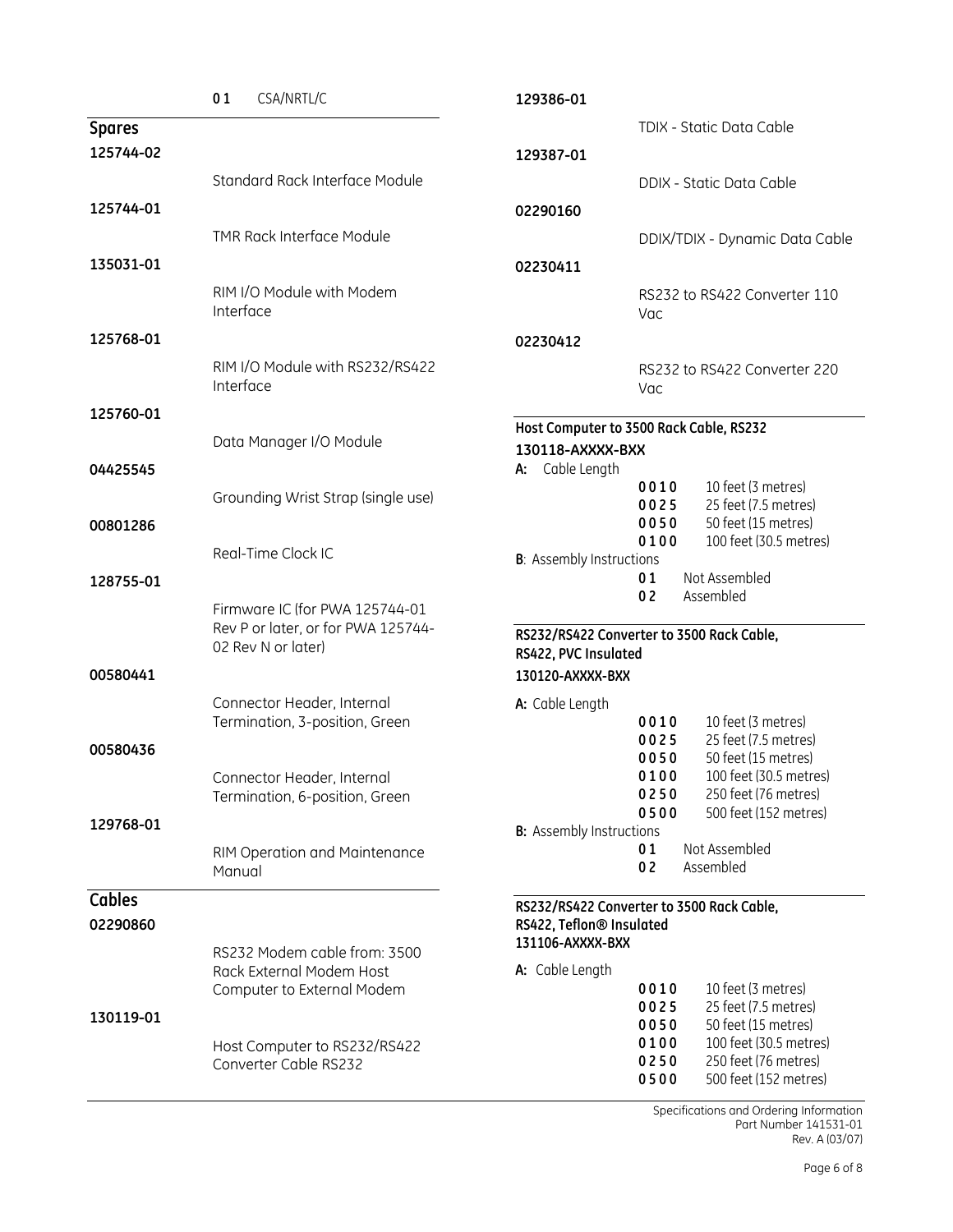#### **B:** Assembly Instructions

- 01 Not Assembled
	- 02 Assembled

# Host Computer to 3500 Rack Cable, RS422, PVC Insulated

# 132632-AXXX-BXX

A: Cable Length

| 0010                            | 10 feet (3 metres)     |
|---------------------------------|------------------------|
| 0025                            | 25 feet (7.5 metres)   |
| 0050                            | 50 feet (15 metres)    |
| 0100                            | 100 feet (30.5 metres) |
| 0250                            | 250 feet (76 metres)   |
| 0500                            | 500 feet (152 metres)  |
| <b>B:</b> Assembly Instructions |                        |

- 01 Not Assembled<br>02 Assembled
	- Assembled

#### Host Computer to 3500 Rack Cable, RS422, Teflon® Insulated

#### 132633-AXXXX-BXX

A: Cable Length

| 0010                            | 10 feet (3 metres)     |
|---------------------------------|------------------------|
| 0025                            | 25 feet (7.5 metres)   |
| 0050                            | 50 feet (15 metres)    |
| 0100                            | 100 feet (30.5 metres) |
| 0250                            | 250 feet (76 metres)   |
| 0500                            | 500 feet (152 metres)  |
| <b>B:</b> Assembly Instructions |                        |
|                                 | Not Assembled          |

- 
- 02 Assembled

#### 3500 Rack to 3500 Rack Cable, RS422, PVC Insulated 130122-AXXXX-BXX

#### A: Cable Length

| 0010 | 10 feet (3 metres)   |
|------|----------------------|
| 0025 | 25 feet (7.5 metres) |

- 0 0 5 0 50 feet (15 metres) **0 1 0 0** 1 0 0 feet (30.5 metres) **0 2 5 0** 250 feet (76 metres)<br>**0 5 0 0** 500 feet (152 metres
	- 500 feet (152 metres)

**B:** Assembly Instructions

01 Not Assembled 0 2 Assembled

## 3500 Rack to 3500 Rack Cable, RS422, Teflon® Insulated 131107- AXXXX-BXX

#### A: Cable Length

- 0 0 1 0 10 feet (3 metres) 0 0 2 5 25 feet (7.5 metres) 0 0 5 0 50 feet (15 metres) 0 1 0 0 100 feet (30.5 metres) 0 2 5 0 250 feet (76 metres) 0 5 0 0 500 feet (152 metres) B: Assembly Instructions 01 Not Assembled<br>02 Assembled
	- **Assembled**

#### 500 Foot (152 metres) Extension Cable, RS422 (Used with Cables 130120, 131106, 130122 and 131107 for lengths greater than 500 feet (152 metres)).

## 130121 - AXX BXX

- A: Assembly Instructions
	- 01 Not Assembled
	- 0 2 Assembled
- B: Insulation
- 01 PVC Insulated
- 02 Teflon<sup>®</sup> Insulated